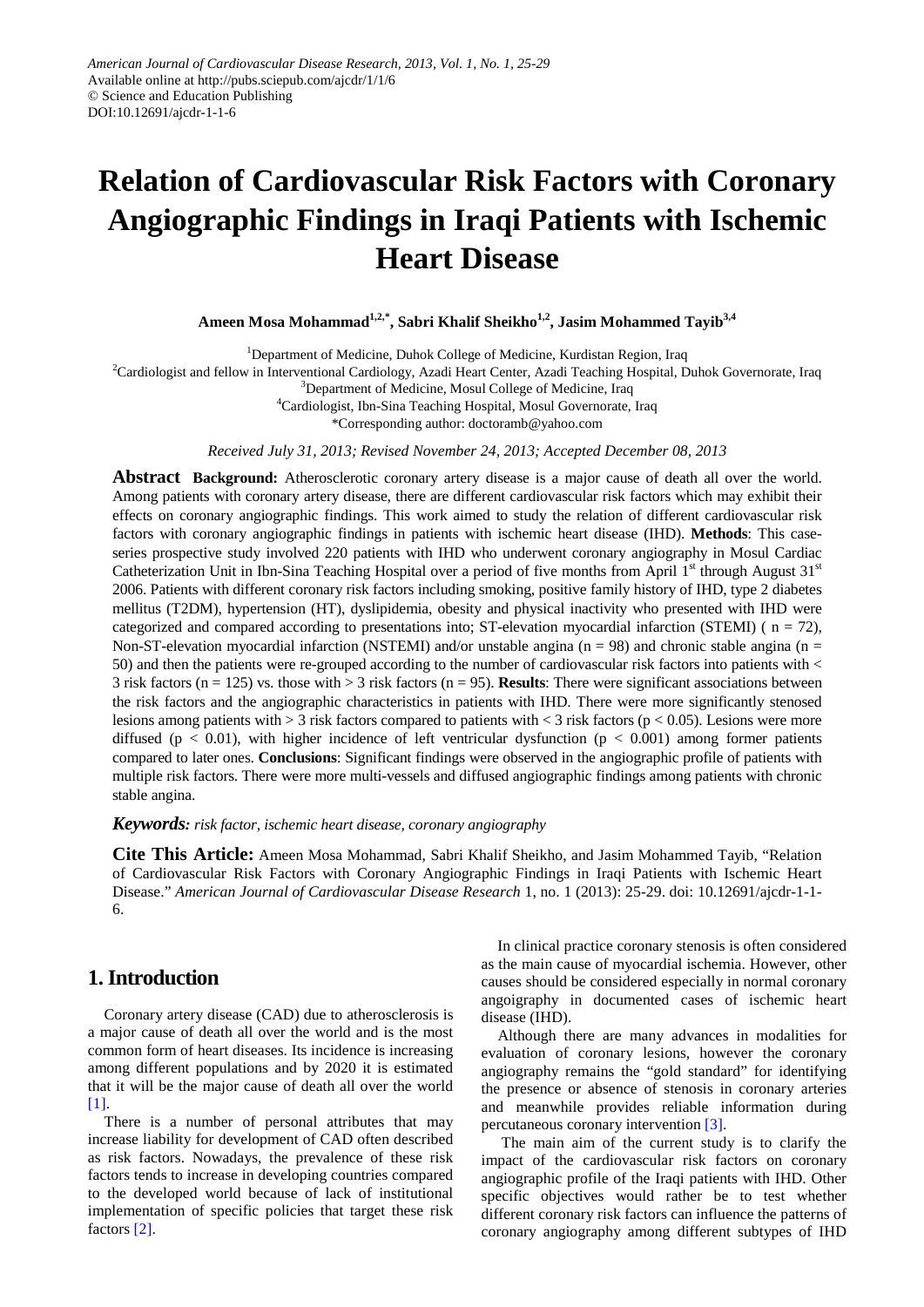presentations and to study the distribution and clustering of different cardiovascular risk factors in those patients.

#### **2. Methods**

During the period from  $1<sup>st</sup>$  April to  $31<sup>st</sup>$  August 2006, two -hundred twenty patients with IHD (75 females, 145 males) who aged 28-72 (mean  $54.27 \pm 9.1$ ) years were enrolled in this study. They presented for the first time to Ibn-Sina Teaching Hospital in Western Mosul as STEMI (two out of three criteria; acute ischemic chest pain, ECG changes and elevated cardiac enzymes), NSTEMI &/or U.A (clinical features, ECG changes but not ST-elevation &/or elevated cardiac enzymes), and chronic stable angina(typical exertional chest pain) and underwent diagnostic coronary angiography.

The patients were categorized into three groups according to IHD presentations into STEMI ( $n = 72$ , M = 43, F = 19, mean age  $53.26 \pm 8.7$ yr), NSTEMI &/or U.A  $(n = 98, M = 72, F = 26, \text{ mean age } 53.58 \pm 9.2 \text{ yr.})$  and those with chronic stable effort angina ( $n = 50$ ,  $M = 30$ , F  $= 20$ , mean age 55.97 $\pm$ 9.3 yr]. Patients were then regrouped according to number of risk factors into two groups; patients with  $<$  3 risk factors (n = 125) vs. those with  $>$  3 risk factors( n = 95).

The investigated cardiovascular risk factors included sex of patients, age of patients ( male's age > 45 years and female's age > 55 years were considered as risk factor) [\[4\],](#page-4-3) smoking (current active cigarette smoking), T2DM, systemic hypertension (HT), positive family history of premature CAD (any 1<sup>st</sup> degree relative of patient who had documented CAD under age of 55 years in males and under 55 years in females) [\[4\],](#page-4-3) dyslipidemia, obesity  $(BMI > 30$  or waist circumference  $> 102$  cm in males and > 88cm in females), and physical inactivity where active exercise is defined as at least thirty minutes, three times weekly exercise or equivalent usual daily activities. Moderate-intensity physical activity is defined as activities that are strenuous enough to burn three to six times as much energy per minute as an individual would burn when sitting quietly, or 3 to 6 Metabolic Equivalent of Task (METs). Vigorous-intensity activities burn more than 6 METs  $[5]$ .

Diabetes mellitus was diagnosed by having fasting plasma glucose (FPG)  $> 6.1$  mmol /1 or random PG  $> 10.0$ mmo 1/1. Known cases were included as their diagnosis was already established and were already on anti- diabetic agents. Systemic hypertension was diagnosed by having systolic blood pressure > 140 mmHg and/or diastolic one > 90 mmHg at least twice during admission&/or already diagnosed hypertensive patients on medications. Dyslipimedimia was considered if there was any abnormality in serum lipid profile  $\{(TC > 5.25.2 \text{ mm})/1\}$ (20 mg/dl), (LDLC  $> 3.0$  mmol/1 (114mg/dl), HDL-C  $<$ 0.9mmo1/1 (35mg/dl), Triglyceride > 3.2 mmo1/1 (200 mg/dl)} after 12- hours fasting.

Selective coronary angiography in multiple views along left ventriculography was performed by standard techniques after screening for renal function& hepatitis B& C viruses. CAD was considered significant when there was at least 70% reduction in the diameter of a major epicardial coronary artery (RCA, LAD, LCX) or at least 50% reduction in diameter of the left main stem artery. Angiography was considered normal when the test did not identify any obstruction of any major epicardial coronary artery. The character of the lesion was defined as diffuse by the presence of more than one significant lesion in the coronary artery or if the obstructed lesion was more than 20 mm in length.

All variables were expressed as numbers and percents or as mean± SD for continuous variables . Chi-square test was used for comparison of all variables except for mean age where ANOVA test was applied. Student's T-test was used for comparison of means. P-value less than  $( $0.05$ )$ was regarded as the limit of statistical significance.

#### **3. Results**

[Table 1](#page-1-0) shows that the most common indication for angiograpgy was U.A&/or NSTEMI and that the most prevalent risk factor among all cases was male gender aged more than 45 yr. (51%) then smoking (49%) followed by HT(47.2%), dyslipidemia (40%) and NIDDM (23.5%). Smoking, gender, NIDDM, HT and dyslipidemia showed statistically significant distribution among different subgroups of patients.

<span id="page-1-0"></span>

| <b>RISK FACTORS</b>        |                   |            | <b>STEMI</b><br>$n$ (%) | NSTEMI &/ or U.A<br>$\mathbf{n}(\%)$ | <b>STABLE ANGINA n (%)</b> | <b>Total</b><br>$\mathbf{n}(\%)$ | *p-Value  |
|----------------------------|-------------------|------------|-------------------------|--------------------------------------|----------------------------|----------------------------------|-----------|
|                            | Mean age $\pm$ SD |            | $53.26 \pm 8.7$         | $53.58 \pm 9.2$                      | $55.97+9.3$                |                                  | <b>NS</b> |
| Age                        | Male              | $<$ 45 yr. | 14(19.4)                | 14 (14.2)                            | 4(8)                       | 32(14)                           | <b>NS</b> |
|                            | Female            | $<$ 55 yr. | 14(19.4)                | 12(12.2)                             | 10(20)                     | 36(16)                           | <b>NS</b> |
| <b>Male Gender</b>         |                   |            | 43(59.7)                | 72 (73.4)                            | 30(60)                     | 145(65.9)                        | <b>NS</b> |
| <b>Current Smoking</b>     |                   |            | 47(65.2)                | 43 (43.8)                            | 18 (36)                    | 108(49)                          | < 0.05    |
| <b>FamilyHx of IHD</b>     |                   |            | 11(25.2)                | 8(8.1)                               | 5(10)                      | 24(10.8)                         | <b>NS</b> |
| <b>NIDDM</b>               |                   |            | 9(12.5)                 | 22(22.4)                             | 21(42)                     | 52(23.5)                         | < 0.05    |
| <b>Hypertension</b>        |                   | 46(63.8)   | 45 (45.9)               | 15(30)                               | 106(47.2)                  | < 0.05                           |           |
| <b>Dyslipidaemia</b>       |                   | 18(25)     | 42(42.8)                | 29(58)                               | 89 (40.0)                  | < 0.05                           |           |
| <b>Physical Inactivity</b> |                   | 8(11.1)    | 10(10.2)                | 12(24)                               | 30(13.5)                   | <b>NS</b>                        |           |
| <b>Obesity</b>             |                   | 9(12.5)    | 12(12.2)                | 13(26)                               | 34(15.3)                   | <b>NS</b>                        |           |

**Table 1. The frequencies of risk factors among subgroups of ischemic heart disease**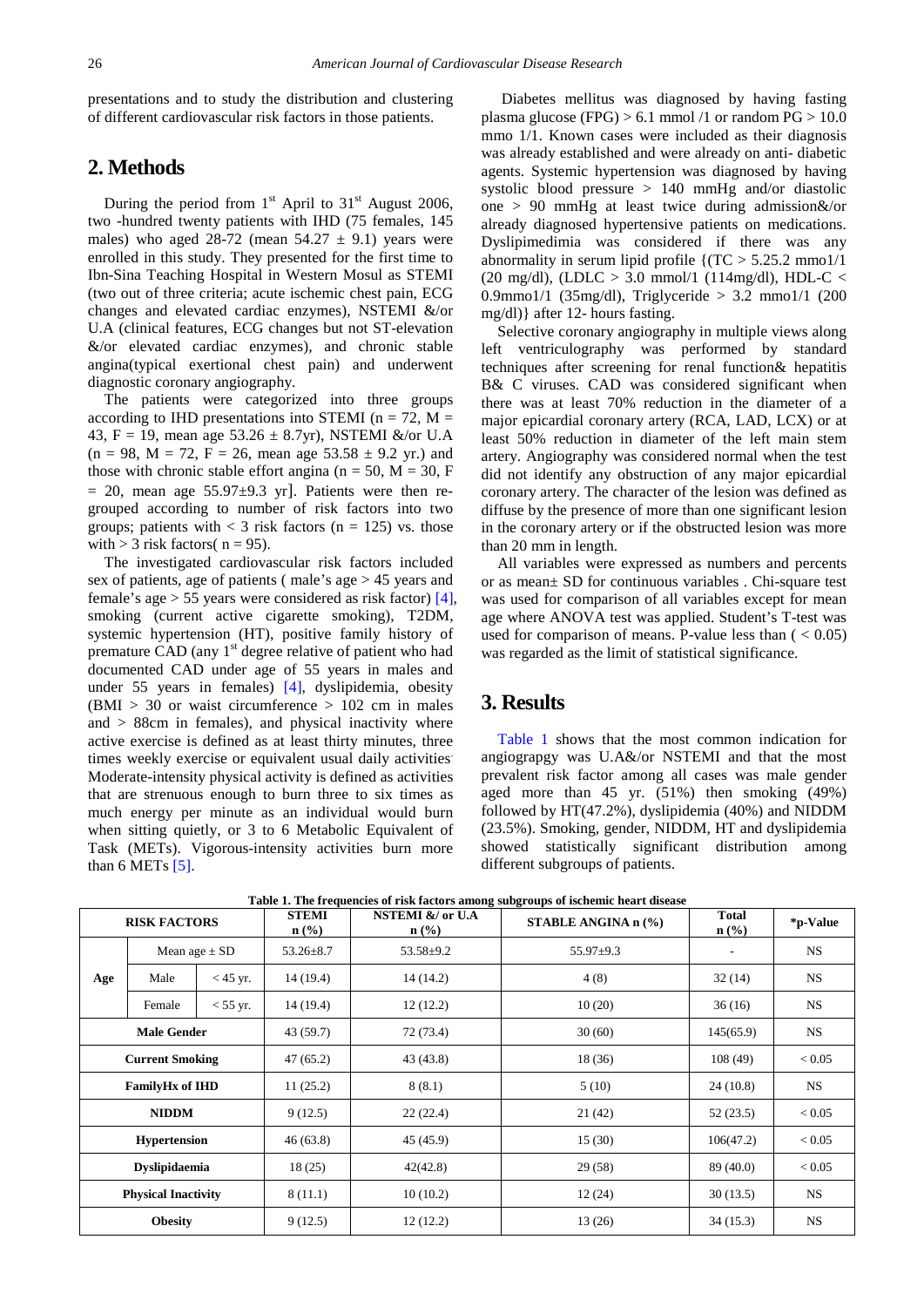The angiographic findings were analyzed in relation to IHD subtypes and there was a higher incidence of nonsignificant lesions in chronic stable angina compared to acute coronary syndromes. At the same time more diffuse lesions and larger number of affected vessels were revealed in the same subtype.

The frequency of one culprit artery was higher among STEMI patients, but higher incidence of LMS lesion were encountered in U.A&/or NSTEMI. Left ventricular dysfunction was higher in acute coronary syndromes compared to chronic stable angina. Results are shown in [Table 2.](#page-2-0)

<span id="page-2-0"></span>

| Angiographic characters         |              | <b>STEMI</b><br>$n$ (%) | NSTEMI &/or U.A<br>$n\frac{6}{6}$ | таря 2. Согонагу андрегарние пишнез ни генион to subtypes or тить ргезентация.<br><b>STABLE ANGINA</b><br>$n$ (%) | <b>Total</b><br>$n\left(\frac{0}{0}\right)$ | p-Value         |
|---------------------------------|--------------|-------------------------|-----------------------------------|-------------------------------------------------------------------------------------------------------------------|---------------------------------------------|-----------------|
|                                 | $N/or N.S**$ | 13(16.1)                | 22(22.4)                          | 7(14)                                                                                                             | 42(19)                                      | < 0.05          |
| <b>Vessel Disease*</b>          | One V.D      | 38(52.8)                | 28(28.6)                          | 11(22)                                                                                                            | 77(35)                                      | < 0.001         |
|                                 | Two V.D      | 12(16.7)                | 25(25.5)                          | 13(26)                                                                                                            | 50(22.7)                                    | < 0.05          |
|                                 | Three V.D    | 9(12.5)                 | 23(23.5)                          | 19(38)                                                                                                            | 51(23.3)                                    | < 0.05          |
|                                 | LMS          | 3(3.3)                  | 7(4.7)                            | 1(1.0)                                                                                                            | 11(3.2)                                     | <b>NS</b>       |
| <b>Vessel Location</b>          | <b>RCA</b>   | 20(22.4)                | 35(23.8)                          | 31(23.9)                                                                                                          | 86 (25.9)                                   | <b>NS</b>       |
|                                 | LAD          | 41 (46)                 | 57 (38.7)                         | 40(42.5)                                                                                                          | 138(41.6)                                   | <b>NS</b>       |
|                                 | <b>LCX</b>   | 25(28.3)                | 48 (32.8)                         | 22(23.6)                                                                                                          | 95(29.3)                                    | < 0.01          |
| <b>Diffuse Lesion Character</b> |              | 6(8.3)                  | 19 (19.4)                         | 15(30)                                                                                                            | 40(18.1)                                    | < 0.05          |
| <b>LV Dysunction</b>            |              | 20(27.8)                | 31(31.6)                          | 6(12)                                                                                                             | 57 (25.7)                                   | < 0.05<br>$  -$ |

|  |  | Table 2. Coronary angiographic findings in relation to subtypes of IHD presentations |  |
|--|--|--------------------------------------------------------------------------------------|--|
|  |  |                                                                                      |  |

\*Numbers and percents were calculated according to total vessel lesions (1V.D + 2V.D + 3V.D) in each sub-group. Total number of stenosed lesions was 330.

\*\* Normal &/or non-significant lesions may indicate false positive cases or lysis of thrombus in culprit vessel post period of medications or other causes like vasospastic type, arteritis.

[Table 3](#page-2-1) shows that around half of patients had clustering of  $> 3$  risk factors (R.F). Female patients had more clustering than males ( $p < 0.001$ ). More clustering of risk factors was noticed among U.A&/or NSTEMI. There has been a higher incidence of non- significant lesions

among patients with less than 3R.F while there were higher incidences of diffuse lesions, three vessels disease, LMS lesions and LVD among patients with higher than 3 risk factors.

<span id="page-2-1"></span>

|                                      | Table 5. Relation of FISK factors clustering with patients and anglographic characteristics<br><b>Characteristics</b> | $<$ R. F<br>$n$ (%) | $>$ 3 R.F<br>$n$ (%) | Total<br>$n$ (%) | p-value    |  |
|--------------------------------------|-----------------------------------------------------------------------------------------------------------------------|---------------------|----------------------|------------------|------------|--|
|                                      | Mean Age $\pm$ SD                                                                                                     | $53.50 \pm 8.8$     | $55.04 \pm 9.23$     |                  | <b>NS</b>  |  |
| <b>Characters</b>                    | Male gender                                                                                                           | 96(76.8)            | 49 (51.8)            | 145(65.8)        | < 0.001    |  |
|                                      | <b>STEMI</b>                                                                                                          | 47 (37.6)           | 25(26.3)             | 72(32.7)         | < 0.05     |  |
| <b>Subtypes of IHD</b>               | NSTEMI, U.A                                                                                                           | 48 (38.4)           | 50(52.6)             | 98 (44.5)        |            |  |
|                                      | Stable Angina                                                                                                         | 30(24)              | 20(21.1)             | 50(22.8)         |            |  |
|                                      | Normal/orNon-S                                                                                                        | 28(22.4)            | 14(14.7)             | 42(19)           | ${}< 0.05$ |  |
| <b>Involved vessel</b>               | One V.D                                                                                                               | 53 (42.4)           | 24(25.2)             | 77(35)           | < 0.001    |  |
|                                      | Two V.D                                                                                                               | 26 (20.8)           | 24(25.2)             | 50(22.7)         | <b>NS</b>  |  |
|                                      | Three V.D                                                                                                             | 18 (14.2)           | 33 (34.9)            | 51(23.3)         | ${}< 0.05$ |  |
| <b>Left Main Stem</b><br>Involvement |                                                                                                                       | 3(2.4)              | 8(8.4)               | 11(4.9)          | < 0.05     |  |
|                                      | <b>Diffused Lesion Character</b>                                                                                      | 13(10.4)            | 26(27.4)             | 39(18)           | < 0.01     |  |
| <b>LV Dysfunction</b>                |                                                                                                                       | 20(16)              | 37 (39)              | 57 (25.8)        | < 0.001    |  |

#### **Table 3. Relation of risk factors clustering with patients and angiographic characteristics**

## **4. Discussion**

This study was carried out to assess the effects of different factors on angiographic findings in documented cases of ischemic heart disease and to delineate the

differences in the clinical, cardiovascular risk factors and angiographic characteristics of these patients. These differences may play an important role in the prevention of atherosclerotic CAD [\[6\].](#page-4-5)

The study found a significant rate of multiple risk factors in our patients. Current smoking was highly prevalent in this study followed by HT, then dyslipidemia,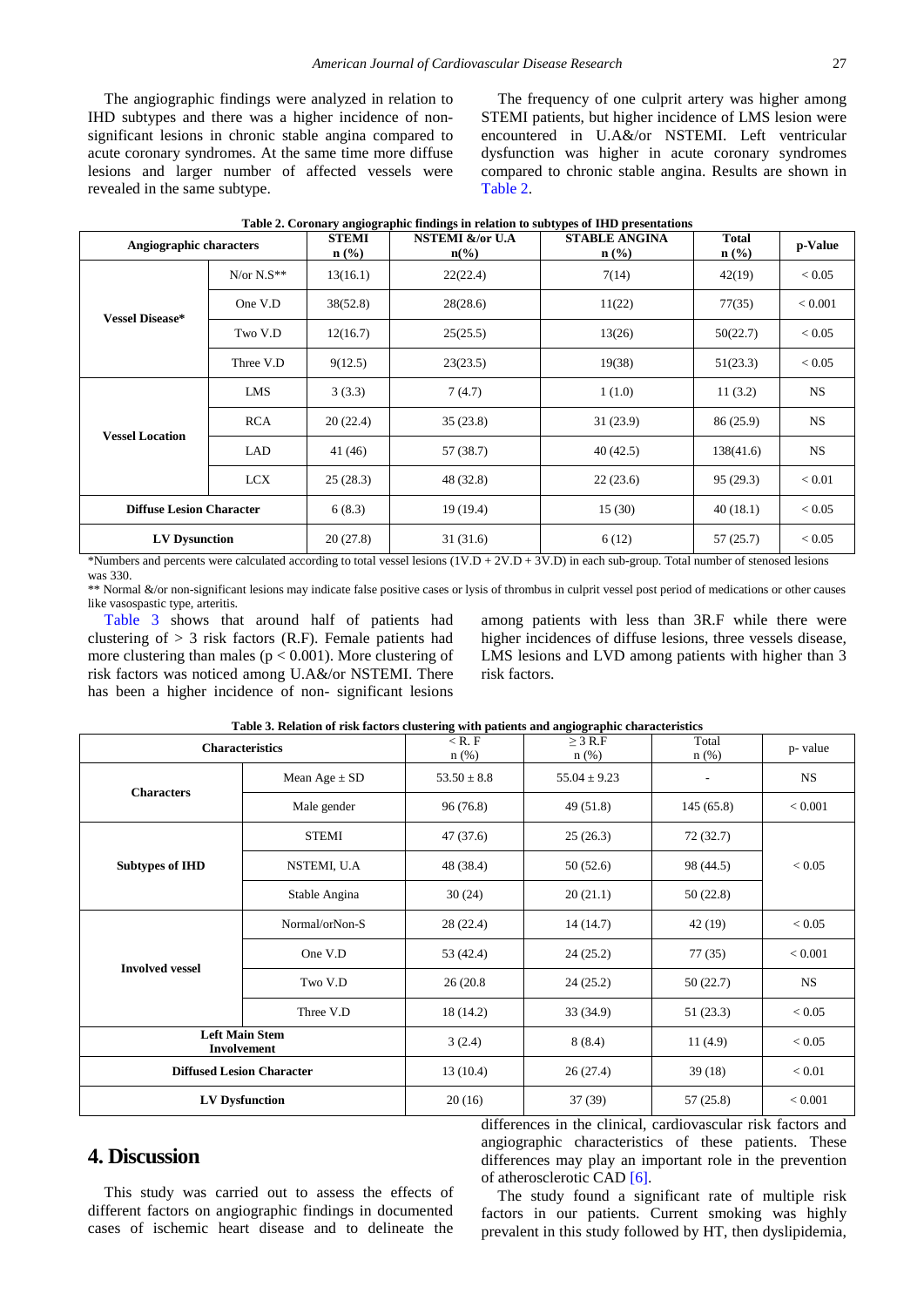T2DM, obesity physical inactivity, and positive family history of IHD, respectively. Most of patients had risk factors in combination especially the first four risk factors i.e. smoking, HT, dyslipidemia and diabetes.

Several trials have determined the importance of controlling the risk factors especially smoking cessation and blood pressure lowering in primary and secondary prevention. However, smoking remains number one preventable cause of cardiovascular disease worldwide [\[7,8,9\].](#page-4-6)

In males, the rate of premature onset of both STEMI & NSTEMI &/or U.A was higher than angina pectoris of premature onset & this comes in accord with Kenichi Ogawa et al. [\[10\].](#page-4-7) Patients with chronic stable angina in this study had higher rates of both T2DM and dyslipidemia in comparison to STEMI subgroup (p < 0.001). This result was similar to those offered by Gaspardone et al [\[11\].](#page-4-8)

On the other hand, hypertension was more linked to acute coronary syndrome with significant difference compared to patients with chronic stable angina ( $p \leq$ 0.05).This is in agreement with Dunder K et al. who studied cardiovascular risk factors for stable angina versus unheralded myocardial infarction [\[12\].](#page-4-9)

Other risk factors including positive family history of IHD, physical inactivity, obesity, gender and age of  $\geq$  55 years in females and ≥45 years in males showed no significant difference among subtypes of IHD presentations as was revealed by Wager and Braunwald study in 1993. They found no statistical association between these risk factors and presentations or study of IHD [\[13\].](#page-4-10)

Collectively, the frequency of absolutely normal angiography in IHD in some studies reached up to about (13.5%), but in the current study there was a higher rate of it (19%). This is mostly due to taking near normal angiogram in consideration in this study [\[14,15\].](#page-4-11)

In this study the frequency of totally normal and near normal angiogram was higher among acute coronary syndromes subgroups; i.e. NSTEMI&/or U.A (22.4%) and STEMI (16.1%) compared to chronic stable angina subgroup (14%) with statistically significant difference among them ( $P < 0.05$ ). This goes with Charles et al [16]. while in Zoller et al study; (11%) of normal angiograms were found in unstable angina and this may be attributed to pure cases of unstable angina without NSTEMI in their study [\[17\].](#page-4-13)

Although the two- vessels disease was less prevalent in STEMI (16.7%), it was more evident in chronic stable angina (26%) and NSTEMI&/or U.A (25.5%) with ( $p <$ 0.05). The three- vessels disease was more prevalent in chronic stable angina subgroup (38%) followed by NSTEMI&/or U.A (23.5%) and finally STEMI (12.5%) with statistically significant difference ( $p < 0.05$ ).

These results were similar to those revealed by Cinaflone et al. who compared coronary angiographic narrowing in stable angina pectoris, unstable angina pectoris, and in acute myocardial infarction. They noticed that patients with stable angina had more narrowed arteries, more stenoses and occlusions with significant differences compared to acute myocardial infarction and unstable angina [\[18\].](#page-4-14)

In the current study, the left main stem disease was mostly evident in cases of NSTEMI&/or U.A in-spite of lack of statistically significant differences when compared to other subgroups. This is probably due to the small sample size. In Mona et al.'s study which compared stable angina with cases of unstable angina there was no significant difference regarding involvement of left main stem artery [\[19\].](#page-4-15)

The most common vessel involved in all subgroups was LAD (41.6%) followed by LCX(29.3%) then RCA (25.9%) and lastly LMS (3.2%) with no significant difference except in case of LCX artery involvement in which there was a significant statistical difference among subgroups ( $p < 0.01$ ).

Similar results concerning common vessels involvement were revealed by other researchers like Shunji et al and Tewari et al [\[20,21\].](#page-4-16) However, on the contrary, there were no significant differences in Mona et al study regarding vessels lesion location between stable angina and unstable one.

Regarding the character of the obstructed lesion; there was more diffused lesions among chronic stable angina subgroup (30%) compared to NSTEMI&/or U.A subgroup (19.4%) and STEMI subgroup (8.3%) with statistically significant difference ( $p \lt 0.05$ ). Left ventricular dysfunction (by ventriculography) was more common in NSTEMI&/or U.A subgroup (31.6%) and STEMI (27.8%) with significant difference upon comparison with stable angina subgroup (12%),  $p < 0.05$ . These findings go with results of Mona et al. When they noticed more LVD in cases of acute coronary syndrome, and they attributed the higher rate of LVD in unstable angina to prior myocardial infarction and ischemic attacks [\[19\].](#page-4-15)

Of patients who had  $<$  3 risk factors, (76.8%) of them were males and (23.2%) were females. Patients with  $\geq$  3 risk factors were mostly males (51.6%). There was a significant difference regarding gender distribution in the two groups ( $p < 0.05$ ) with the rate of female sex was higher in the group of  $\geq$  3 R.F than in the other group. This implies that female gender in this study was more susceptible to have clustering of risk factors than males as mentioned in other references [\[22\].](#page-4-17)

Regarding the type of IHD presentation in relation to number of risk factors, there was a statistically significant difference between patients having < 3 risk factors and those having  $\geq$  3risk factors in relation to IHD presentations ( $p \, < \, 0.05$ ). This means that cases of NSTEMI&/or U.A would be more prone to have more risk factors clustering than other subgroups; probably because of the preceding history of angina. The tendency of risk factors to cluster in a patient with CAD is being increasingly recognized [\[23\].](#page-4-18) However as IHD can be diagnosed even in absence of conventional risk factors; meticulous researches are important to identify further hidden risk factors because "unknown" or "as yet unconfirmed" risk factors may account for up to 40% of the variation in risk of atheromatous vascular diseases [\[24\].](#page-4-19)

The current study revealed higher incidence of normal and near normal angiograms in patients who had  $<$  3 risk factors with significant difference when compared to results of patients with  $\geq$  3 risk factors. This can be explained by means of the accumulative effect of risk factors and its influence on vascular bed through different mechanisms [\[23\].](#page-4-18)

The three vessels disease, diffused character of lesions, and left ventricle dysfunction were mostly evident in